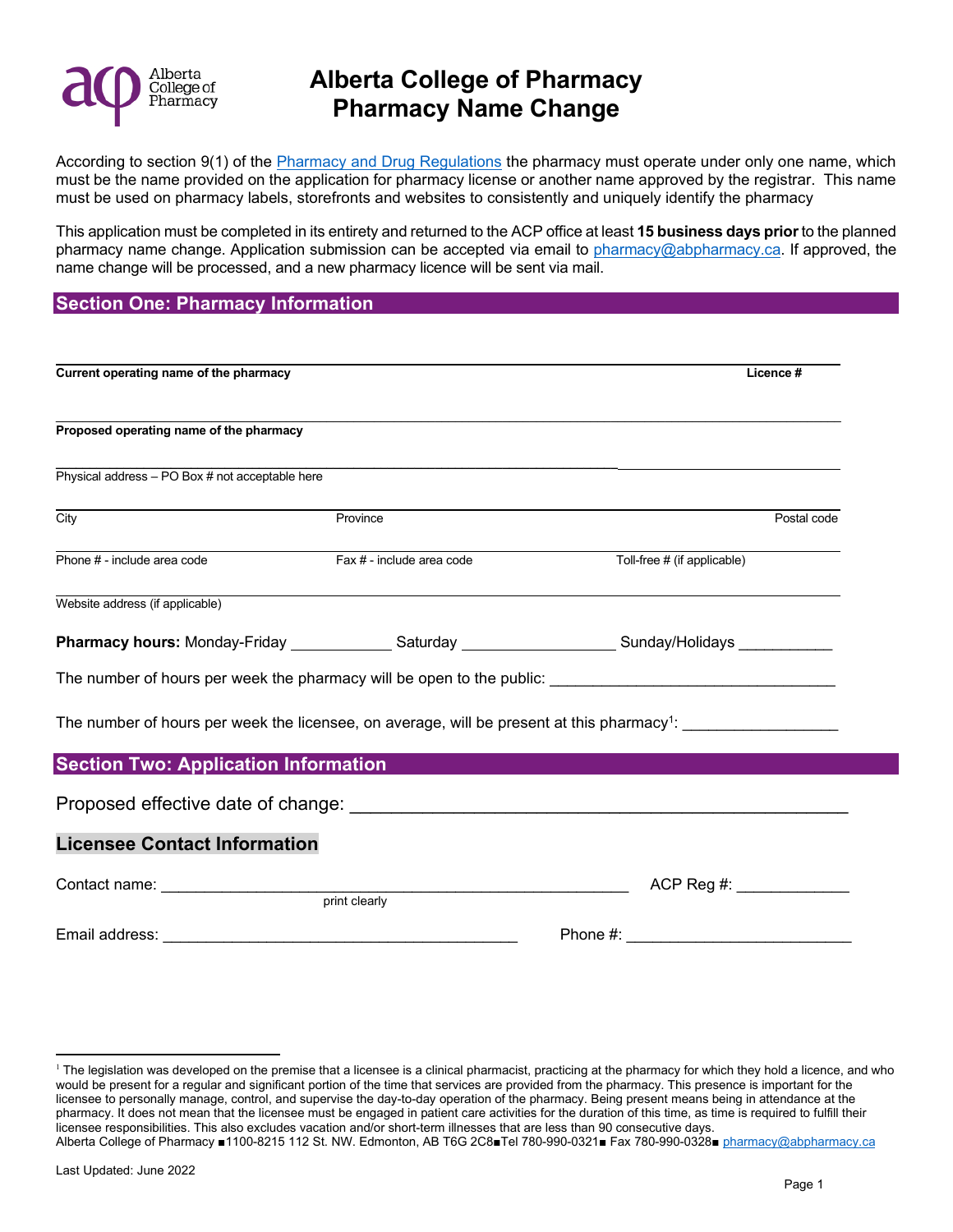

#### **Proprietor's Representative Contact Information**

**A [Proprietor's Representative i](https://abpharmacy.ca/sites/default/files/Licensee_vs_ProprietorsAgent.pdf)s either the owner or the designated representative of the owner(s)/corporation who fulfils the responsibilities and obligations of a proprietor under the legislative framework** 

| I am aware that<br>Name of Licensee and ACP Registration #                                                                                                                                                                                                                                                                                   |               |                   | is applying for a pharmacy name change of |
|----------------------------------------------------------------------------------------------------------------------------------------------------------------------------------------------------------------------------------------------------------------------------------------------------------------------------------------------|---------------|-------------------|-------------------------------------------|
| <b>Current Operating name of the pharmacy</b>                                                                                                                                                                                                                                                                                                |               |                   | ACP Licence #                             |
| I understand that as the proprietor's representative, I will provide the support necessary for the licensee to comply with<br>their legal obligations as outlined in the legislative framework, including the Standards of Practice for Pharmacists and<br>Pharmacy Technicians, and the Standards for the Operation of Licensed Pharmacies. |               |                   |                                           |
| Name of Proprietor's Representative (please print clearly)<br>applicable)                                                                                                                                                                                                                                                                    |               |                   | (ACP Registration # if                    |
| Email Address (please print clearly)                                                                                                                                                                                                                                                                                                         |               |                   | <b>Phone Number</b>                       |
| Proprietor's Representative Signature:                                                                                                                                                                                                                                                                                                       |               |                   |                                           |
| Dated at<br>(name of city or town)                                                                                                                                                                                                                                                                                                           | this<br>(day) | day of<br>(month) | 20                                        |

### **Section Three: Pharmacy Staff**

**Pharmacy staff:** Identify ALL pharmacists and technicians that are currently employed at this pharmacy location. Assistants are not regulated members. The licensee (manager) is responsible for notifying ACP of future staff changes via e-mail at [pharmacy@abpharmacy.ca](mailto:pharmacy@abpharmacy.ca)

Pharmacy licensees and staff pharmacists are automatically granted narcotic signing authority for all locations in which they are employed. Students, Interns and Technicians cannot hold narcotic signing authority.

#### **Note: Ensure the below list is accurate and complete as ACP will add/remove employees accordingly**

| <b>ACP</b><br><b>Registration#</b> | Name | Pharmacist, Intern,<br>Student, Technician, or<br>Provisional technician | Licensee<br>Yes/No |
|------------------------------------|------|--------------------------------------------------------------------------|--------------------|
|                                    |      |                                                                          |                    |
|                                    |      |                                                                          |                    |
|                                    |      |                                                                          |                    |
|                                    |      |                                                                          |                    |
|                                    |      |                                                                          |                    |
|                                    |      |                                                                          |                    |
|                                    |      |                                                                          |                    |
|                                    |      |                                                                          |                    |
|                                    |      |                                                                          |                    |

Alberta College of Pharmacy ■1100-8215 112 St. NW. Edmonton, AB T6G 2C8■Tel 780-990-0321■ Fax 780-990-0328■ [pharmacy@abpharmacy.ca](mailto:pharmacy@abpharmacy.ca)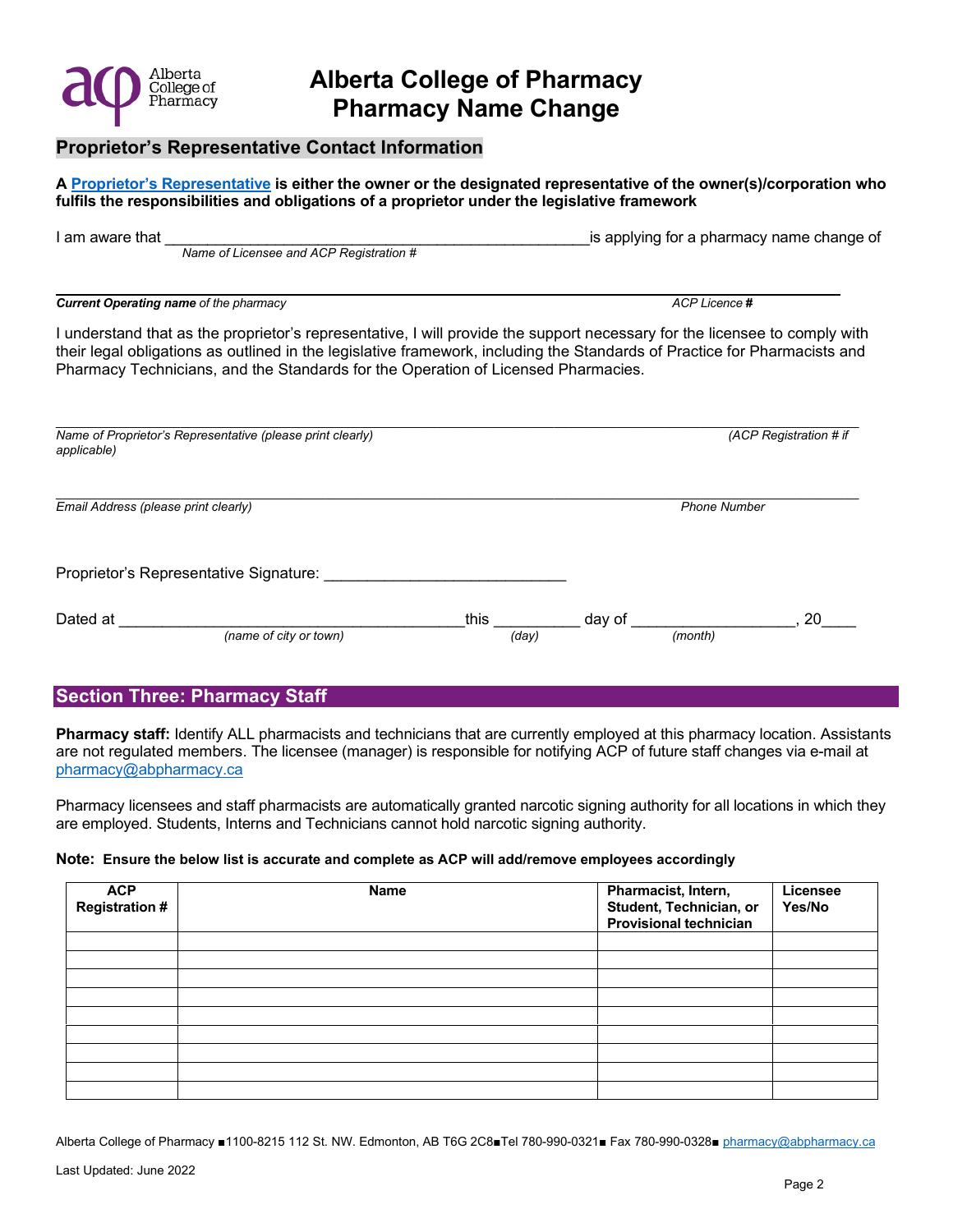

## **Section Four: Pharmacy Operations and Services**

### **Part A: General Questions**

| a) | Will the pharmacy provide pharmacy services to or for a patient for which the patient or patient's<br>representative attends the pharmacy to receive the service?<br>If yes, a community pharmacy licence is required<br>A community pharmacy licence is required if pharmacy services are provided directly to | □ Yes □ No                     |
|----|-----------------------------------------------------------------------------------------------------------------------------------------------------------------------------------------------------------------------------------------------------------------------------------------------------------------|--------------------------------|
|    | patients                                                                                                                                                                                                                                                                                                        |                                |
|    | b) Will the pharmacy provide pharmacy services to or for a patient for which neither the patient nor the<br>patient's representative regularly attends the pharmacy to receive the service?                                                                                                                     | $\Box$ Yes $\Box$ No           |
|    | If yes, a community pharmacy license is required, and a mail order pharmacy licence may<br>be required                                                                                                                                                                                                          | Percentage<br>℅                |
|    | If yes, what percentage of the business will be conducted via mail order?                                                                                                                                                                                                                                       |                                |
| C) | If yes to b), will a pharmacist regularly attend personally on the patient to assess the patient and<br>monitor the patient's response to drug therapy?                                                                                                                                                         | $\Box$ Yes $\Box$ No           |
|    | If yes, exempt from requiring a mail order pharmacy licence                                                                                                                                                                                                                                                     |                                |
|    | d) Will the pharmacy use virtual care to provide pharmacy services?                                                                                                                                                                                                                                             | $\overline{\Box$ Yes $\Box$ No |
|    | Virtual care is defined in the Virtual Care Guidelines as any professional interaction between<br>a regulated member and a patient that occurs remotely using an enabling technology.                                                                                                                           | Percentage                     |
|    | If yes, what percentage of the professional interactions will be conducted via virtual care?                                                                                                                                                                                                                    | ℅                              |
|    |                                                                                                                                                                                                                                                                                                                 |                                |
|    | e) Will the pharmacy be providing pharmacy services, drug products, or compounds for use in<br>animals?                                                                                                                                                                                                         | $\Box$ Yes $\Box$ No           |
|    | If yes, what percentage of the business is for non-human use?                                                                                                                                                                                                                                                   | Percentage<br>℅                |
| f  | Will the pharmacy provide services to individuals who reside outside of Alberta?                                                                                                                                                                                                                                | $\Box$ Yes $\Box$ No           |
|    | This does not include services provided to those who are in Alberta on an incidental basis<br>for vacation or work.                                                                                                                                                                                             |                                |
| g) | Will the pharmacy be compounding preparations for another licensed pharmacy or institution that<br>dispenses or sells those products?                                                                                                                                                                           | $\Box$ Yes $\Box$ No           |
|    | If yes, a compounding and repackaging pharmacy licence is required                                                                                                                                                                                                                                              |                                |
|    | h) Will the pharmacy be preparing compliance packaging or repackaging medications for another<br>licensed pharmacy or institution that dispenses or sells those drugs?                                                                                                                                          | $\Box$ Yes $\Box$ No           |
|    | If yes, a compounding and repackaging pharmacy licence is required                                                                                                                                                                                                                                              |                                |
| i) | Will the pharmacy routinely compound narcotic medications for another licensed pharmacy or<br>institution that dispenses or sells those drugs?                                                                                                                                                                  | □ Yes □ No                     |
|    | If yes, the pharmacy must hold a licensed dealer permit issued by Health Canada                                                                                                                                                                                                                                 |                                |
|    |                                                                                                                                                                                                                                                                                                                 |                                |
| j) | Will the pharmacy compound benzodiazepines or other targeted substances, not pursuant to a                                                                                                                                                                                                                      | $\Box$ Yes $\Box$ No           |
|    | prescription, for another licensed pharmacy or institution that dispenses or sells those drugs?<br>If yes, the pharmacy must hold a licensed dealer permit issued by Health Canada                                                                                                                              |                                |

Alberta College of Pharmacy ■1100-8215 112 St. NW. Edmonton, AB T6G 2C8■Tel 780-990-0321■ Fax 780-990-0328■ [pharmacy@abpharmacy.ca](mailto:pharmacy@abpharmacy.ca)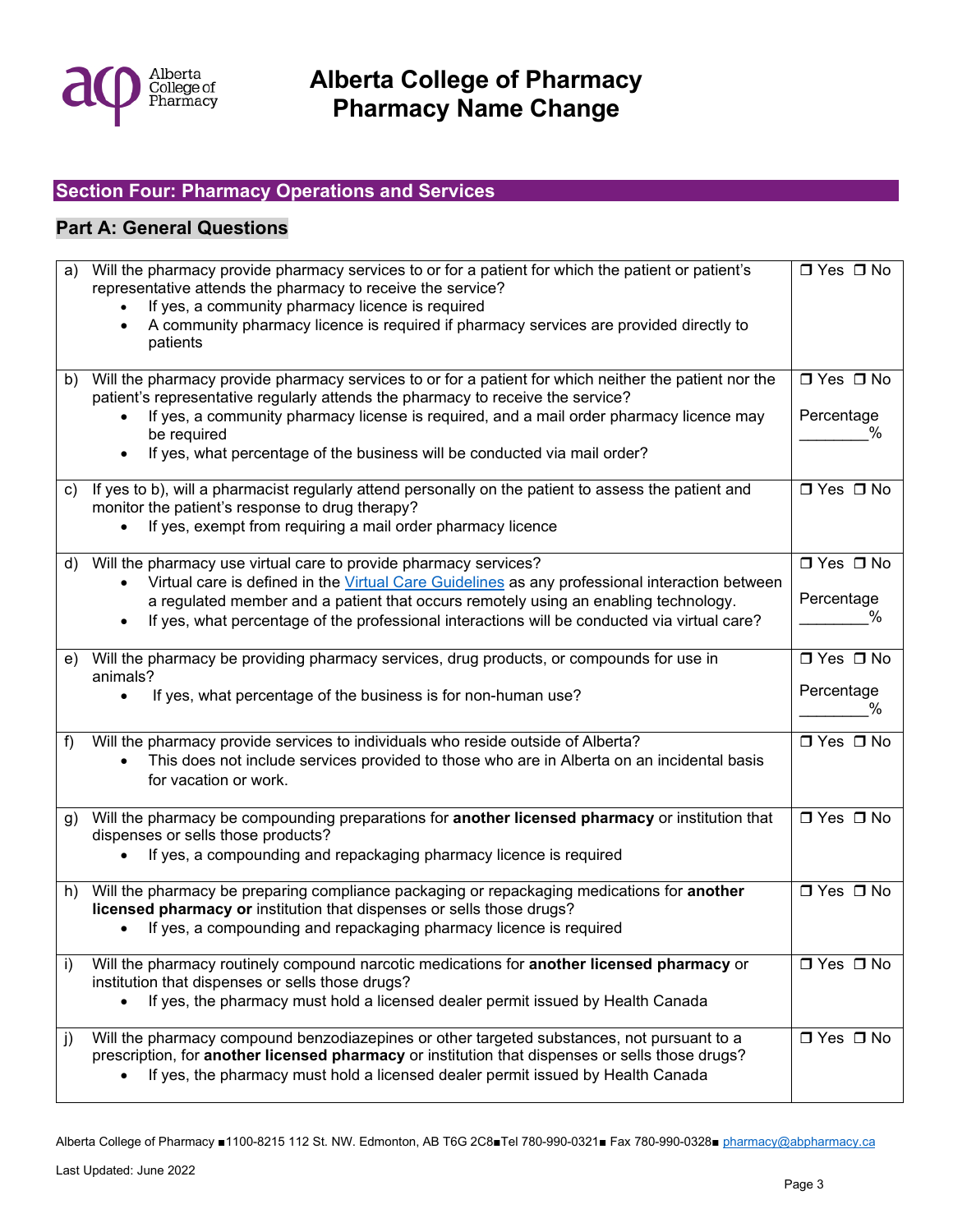

| k) | Will the pharmacy provide any pharmacy services, including compounding or repackaging, in a<br>space where the pharmacy personnel must leave the dispensary and go through a non-dispensary<br>area to access this space?<br>If yes, a <b>separate pharmacy licence</b> for the non-contiguous space may be required.                                  | $\Box$ Yes $\Box$ No |
|----|--------------------------------------------------------------------------------------------------------------------------------------------------------------------------------------------------------------------------------------------------------------------------------------------------------------------------------------------------------|----------------------|
| I) | Will the pharmacy provide Opioid Agonist Therapy (OAT) for opioid dependency?                                                                                                                                                                                                                                                                          | ⊟ Yes ⊟ No           |
| m) | Will the pharmacy be located in a shared premise <sup>2</sup> (for example, with a medical clinic)?<br>If yes, provide a detailed floor plan of the pharmacy itself and an overall floor plan of the<br>shared facility (for new pharmacies, renovations, or relocations only).<br>If yes, the pharmacy needs to operate as a lock and leave pharmacy. | □ Yes □ No           |
| n) | Will the pharmacy operate as a lock and leave pharmacy?<br>A pharmacy operating as a lock and leave must have a secure, lockable barrier that<br>effectively prevents access to the dispensary, adequate key-control policies, and its own<br>security system to monitor and detect any unauthorized entry.                                            | □ Yes □ No           |
| O) | Will the pharmacy have off-site storage of records outside of the dispensary?<br>If yes, need to submit an Application to Maintain Records at a Location Other than the<br>Pharmacy                                                                                                                                                                    | □ Yes □ No           |

```
Alberta College of Pharmacy ■1100-8215 112 St. NW. Edmonton, AB T6G 2C8■Tel 780-990-0321■ Fax 780-990-0328■ pharmacy@abpharmacy.ca
```
<span id="page-3-0"></span><sup>&</sup>lt;sup>2</sup> According to the <u>Foundational Requirements: Guidance Document for Opening a Licensed Pharmacy, the pharmacy and an adjoining business must</u> be able to operate independently of one another; patients must be able to recognize when they have entered the licensed pharmacy, and that an adjoining business (e.g., a medical clinic) is separate from the pharmacy. The pharmacy and the adjoining business must not engage in any practice or enter into any arrangement that unduly interferes with independent patient choice.